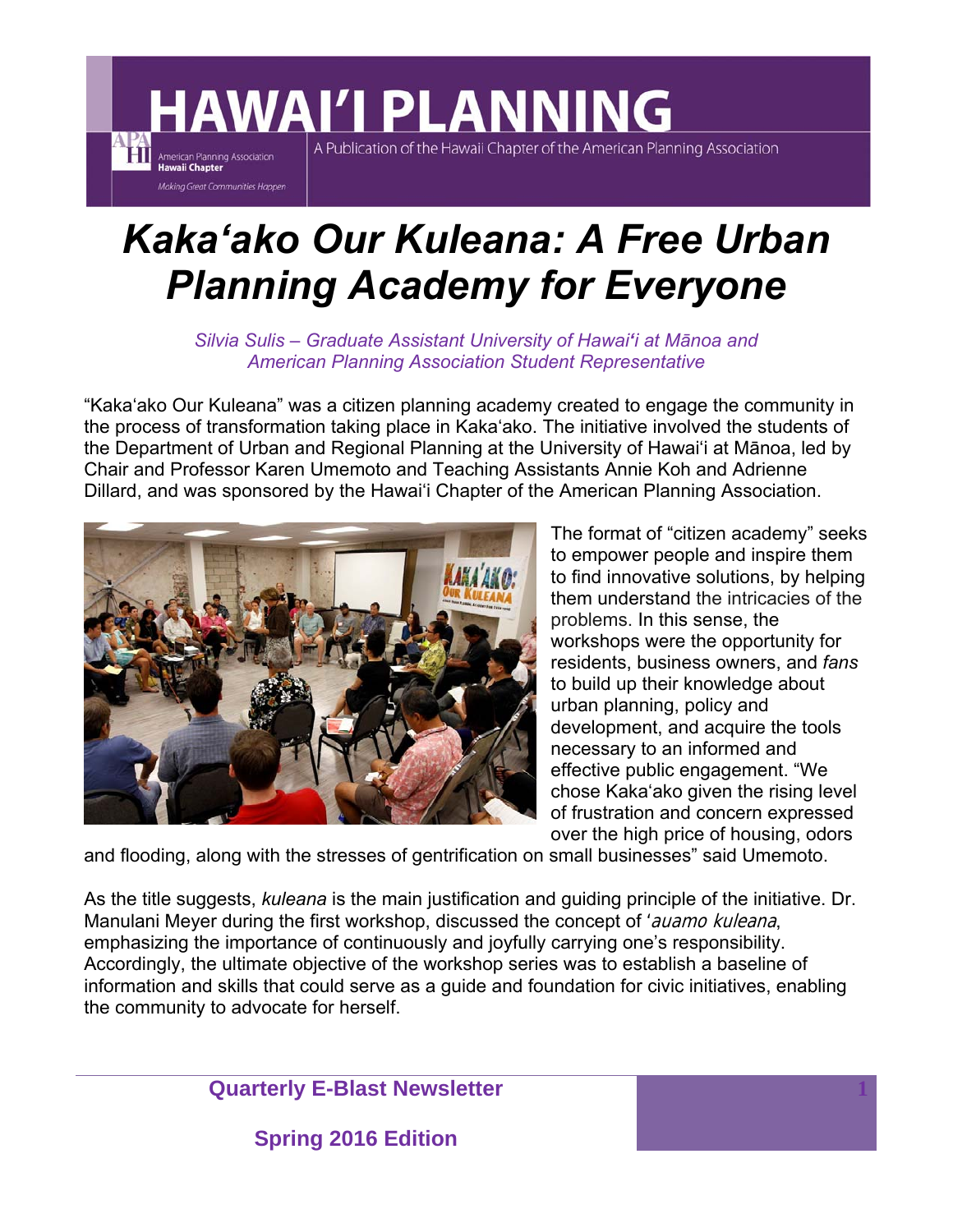## **AWAI'I PLANNING** A Publication of the Hawaii Chapter of the American Planning Association American Planning Association

The workshops were held every Tuesday for six weeks between October and November 2015, in the community room of the Hawaiʻi Community Development Authority (HCDA). The audience was varied, including professionals of various sectors (from planning to real estate development), community leaders, business owners, residents, students (graduate, undergraduate and some high school students), and simple Kakaʻako *fans*.

**Hawaii Chapter** 

Making Great Communities Happen



Faculty and students organized six 2-hour workshops and one final trolley tour of Kakaʻako. The general structure of the workshop included a short introductory video (realized by UH student Kelsey Matsu) a brief presentation by two or more guest speakers, some group or pair activity, and a Q&A session. This format was ideal to ensure a two-way exchange of information as well as moments of discussion and networking. As a citizen planning academy, topics were varied and included both key urban issues and insights for community building and civic engagement. In the first case, three different workshops focused on Transit-Oriented Development (TOD), affordable housing, infrastructure and climate change adaptation, providing basic knowledge on these concepts and engaging the audience in activities and conversations. Guest speakers included academics such as UH Professors Daniele Spirandelli and Judith Stilgenbauer; professionals such as planner Matt Hom and the Director of Real Estate Development for EAH Housing, Marian Gushiken; and institutions such as the Director of the Department of Environmental Service for the City and County of Honolulu, Lori Kahikina, or the director of HCDA, John Whalen.

**Quarterly E-Blast Newsletter**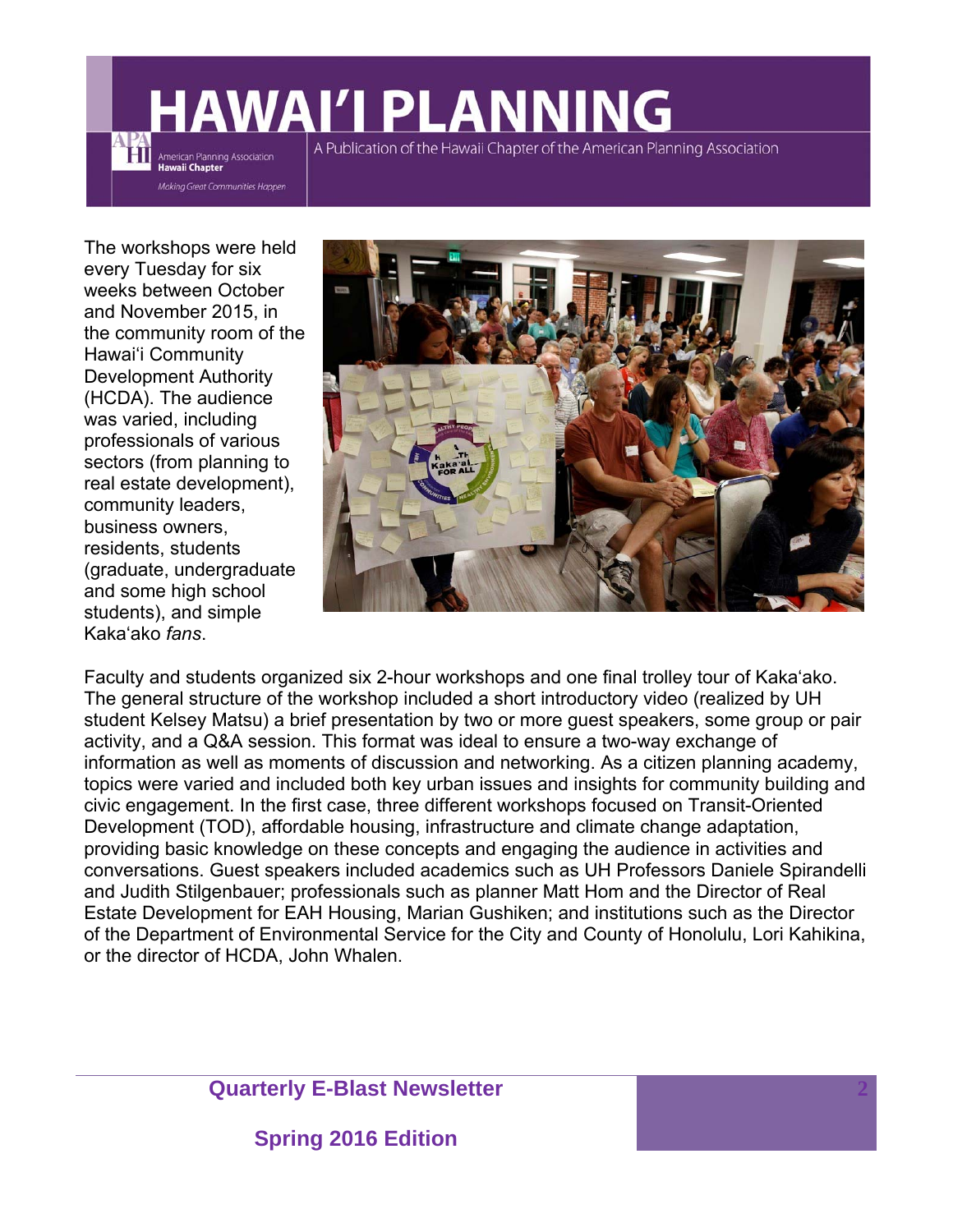**WAI'I PLANNING** 

Ħ

American Planning Association **Hawaii Chapter** 

Making Great Communities Happen

A Publication of the Hawaii Chapter of the American Planning Association

In the second case, efforts focused on providing motivational and inspirational insights about civic engagement. The first workshop explored the meaning of kuleana, focusing on understanding what this concept means on both a personal and collective level, and how it can be carried and implemented, by visualizing what a "healthy Kakaʻako" is.



Similarly, workshop 4 and 6, explored the diversity and richness of the community in the area, and on its essential and powerful role in building a livable place. The fourth workshop involved a panel of business owners and community leaders (ten in total), who shared their vision and hopes for the future of Kakaʻako. While the last session, led by the Islander Institute with the help of UH student and faculty, was structured as a series of small groups, focused on discussing specific topics, ranging from TOD to open space (see Word Cloud below). The goal was to discover the commonalities both in terms of concerns and kōkua, and sparkle initiatives and cooperation among the participants.

**3**

**Quarterly E-Blast Newsletter**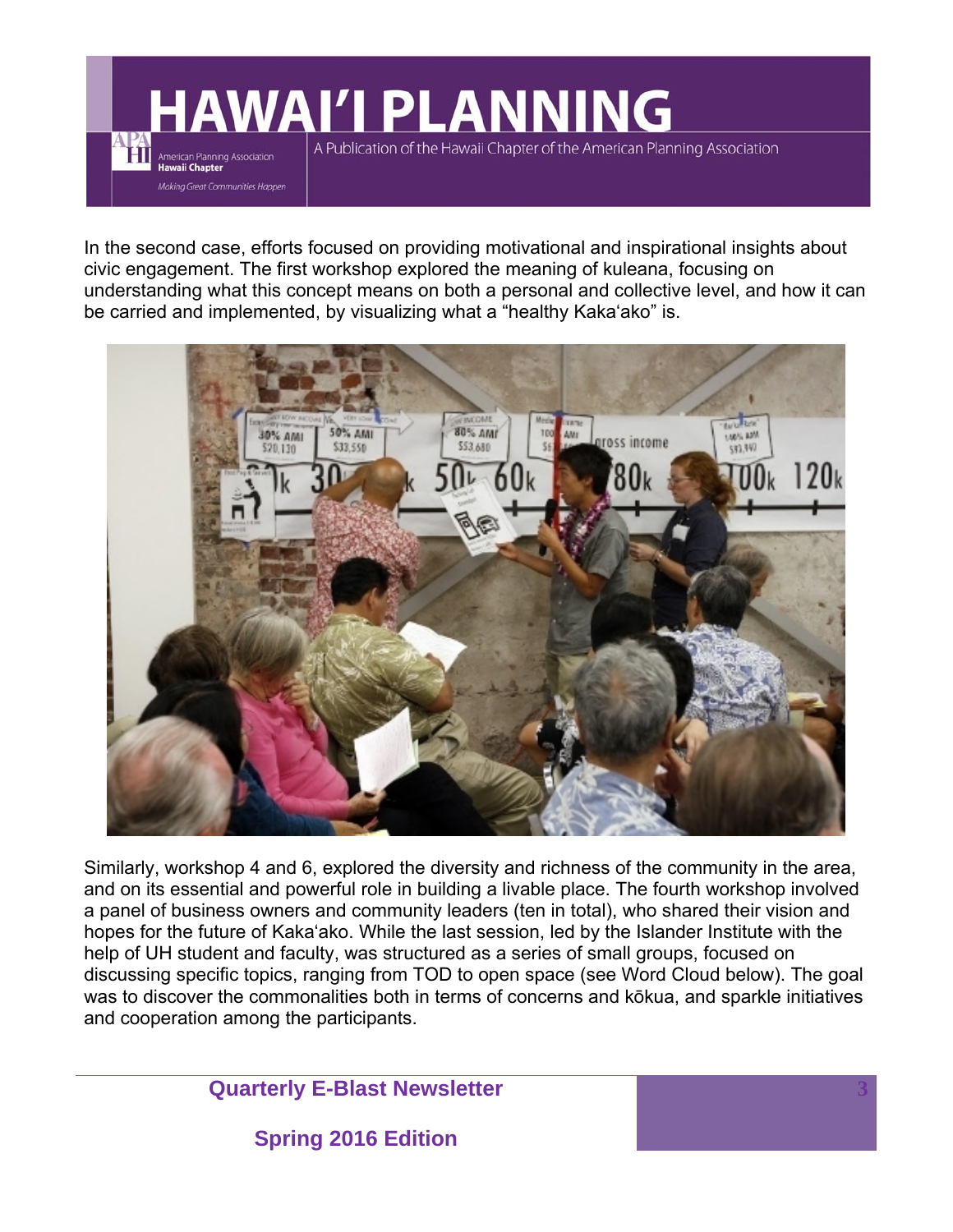**AWAI'I PLANNING** 

A Publication of the Hawaii Chapter of the American Planning Association

American Planning Association<br>Hawaii Chapter Making Great Communities Happen

ĦП



*Kakaʻako Word Cloud* 

The trolley tour was the dynamic conclusion of this exciting experience. The 50-minutes ride, led by Geography student Adele Balderston, cruised across Kakaʻako (both mauka and makai areas), and provided a personal and immediate experience of the neighborhood.



Overall, students and faculty were enthusiastic about the experience and its participation. Professor Umemoto felt that people were very eager to learn about planning, are passionate about these issues, and that students were able to engage them in activities of sharing and creative problem-solving. After the workshop series and the trolley tour, there have been two follow-up meetings, involving around 20 people. The group also met with the Chair of HCDA to talk about how they could work together.

**4**

**Quarterly E-Blast Newsletter**